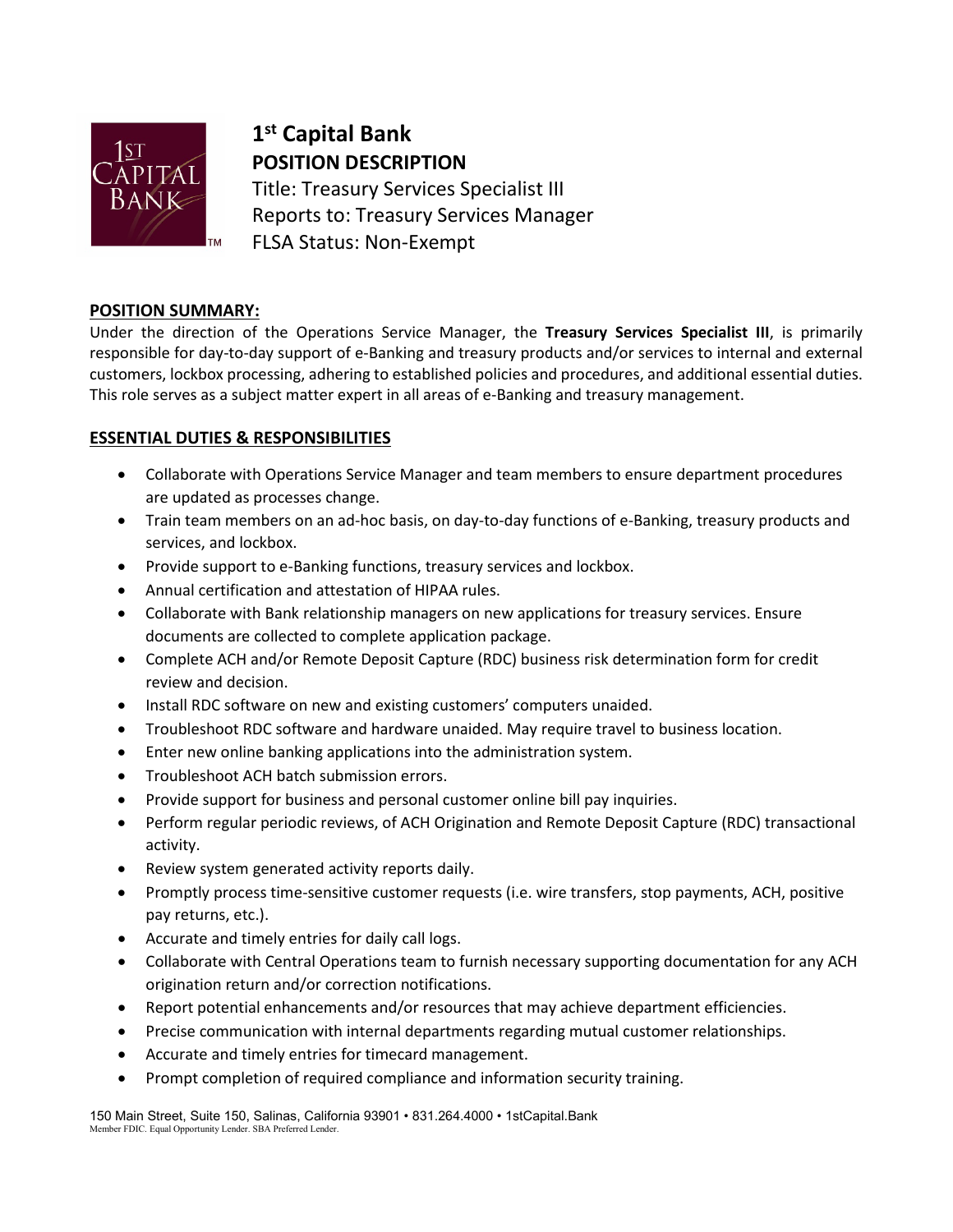- All duties and responsibilities of Treasury Services Specialist 1
- Essential duties and responsibilities of Treasury Services I and II
- Any other duties needed to help drive to our **Vision**, fulfill our **Mission**, and abide by our Organization's **Values**.

## **MINIMUM QUALIFICATIONS:**

A combination of education, training and/or experience, which would substantially demonstrate the following knowledge and abilities would be qualifying:

- High school diploma or equivalent.
- Seven years of experience in banking with a minimum three years in e-Banking and/or treasury management specific experience.
- Above average proficiency of computer, mobile phone, internet, smartphone apps, bank applications, and Microsoft Office suite of products.
- Very good written and verbal communication skills, including accurate grammar and business correspondence knowledge.

Previous customer service and/or phone support experience is preferred.

## **Comprehensive Knowledge of:**

- e-Banking, treasury products and services, deposit products, and lockbox.
- Internal control measures and regulatory compliance.
- Hardware device compatibility with computers (i.e. check scanners).
- Integration of software programs between computers and connected hardware device(s).
- Online banking functions and features to include mobile applications.
- Troubleshooting internet browsers, software programs, and various hardware types.
- Positive pay system functionality and file transmissions.
- ACH file specification and Fedline transmission of ACH files.
- NACHA Operating Rules & Guidelines updated annually.

# **Knowledge of:**

- Bank Secrecy Act (BSA) and Anti-Money Laundering (AML) programs, as well as general bank knowledge consisting of being conversant and aware of general principles, jargon/terminology, with an orientation toward exceptional customer service.
- Federal and State regulations of all electronic banking and treasury services functions.

#### **Ability to:**

- Read, analyze, and interpret Federal, State and bank regulations and procedures.
- Respond timely to inquiries from management and other bank staff.
- Effectively present information to internal and external customers.
- Demonstrate exemplary customer service to both internal and external customers.
- Diffuse difficult situations and identify appropriate solutions.
- Define problems, collect data and establish facts to validate conclusions.
- Utilize Microsoft Office products such as Word, Excel, and/or PowerPoint.
- Locate and maintain necessary documents within network folders demonstrating exceptional computer competency.

150 Main Street, Suite 150, Salinas, California 93901 • 831.264.4000 • 1stCapital.Bank Member FDIC. Equal Opportunity Lender. SBA Preferred Lender.